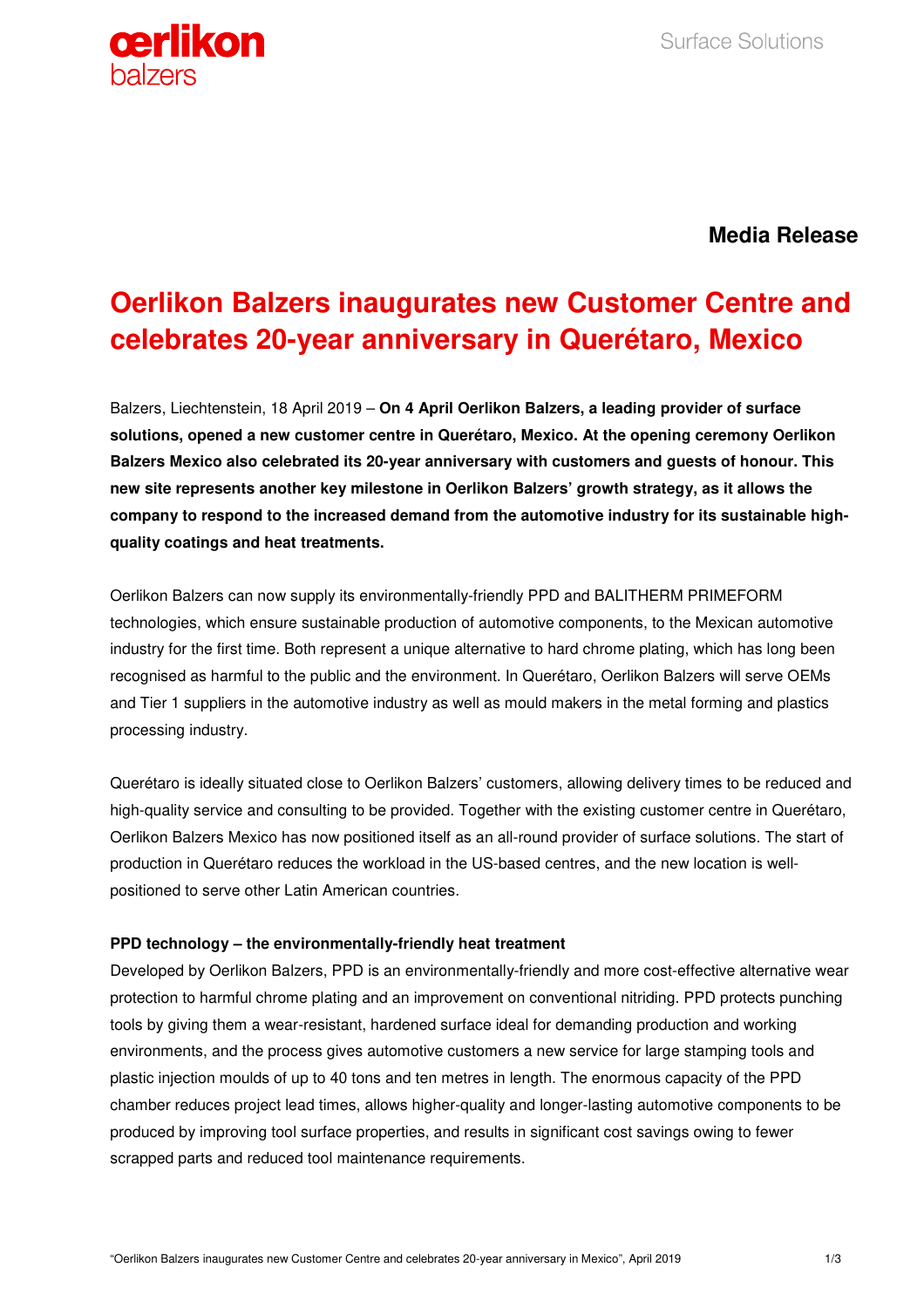

#### **BALITHERM PRIMEFORM – high-efficiency moulds with brilliant surfaces**

Treatment with BALITHERM PRIMEFORM is the ideal way to improve demoulding, optimise process reliability and enhance component quality. The increased surface hardness makes injection moulds more robust, reduces build-up, spalling and edge embrittlement, and allows repairs and re-polishing without stripping and recoating, significantly reducing maintenance and down times. BALITHERM PRIMEFORM is the ideal solution for plastic injection moulds in the automotive, furniture, packaging and medical industries.

#### **Views from the opening ceremony**

Marc Desrayaud, Head of Oerlikon Balzers, said in his ceremony speech: "We have decided to increase our investment here in Querétaro and expand our services by offering our PPD technology, which replaces harmful hard chrome with a solution that is 100% eco-friendly. Our PPD technology is a high-end, innovative solution that makes production more efficient, reduces downtimes and, above all, enhances the surface quality of our customers' components. Mexico's industry is strong, and we believe in its professional, economical and human power. Our Oerlikon Balzers team here in Querétaro is now ready and looking forward to delivering the best solutions and services to our customers."

Nathan Olds, Regional Executive Americas, emphasised the importance of the new location: "Today marks a very special achievement for Oerlikon Balzers in the Americas region as we officially begin production in our new, state-of-the-art PPD facility. This facility is now our 26th service centre in operation serving our customers throughout a region that covers Canada down to Argentina. We are proud to have an established presence in Mexico with our main facility located in Querétaro and our growing facility located in Saltillo, where we serve our customers in the North."

Francisco Domínguez Servién, Governor of Querétaro, said: "Querétaro is the gateway to the most competitive regions of the country. This entity has an effective vision involving industry, academia and the state government as facilitator. Having done business here for 20 years now, Oerlikon Balzers has found conditions of stability and peace to grow, and in particular it has found the necessary talent to develop its unique technology across Latin America."



The management and the team celebrated opening and the 20<sup>th</sup> anniversary in the new premises in Querétaro, Mexico.